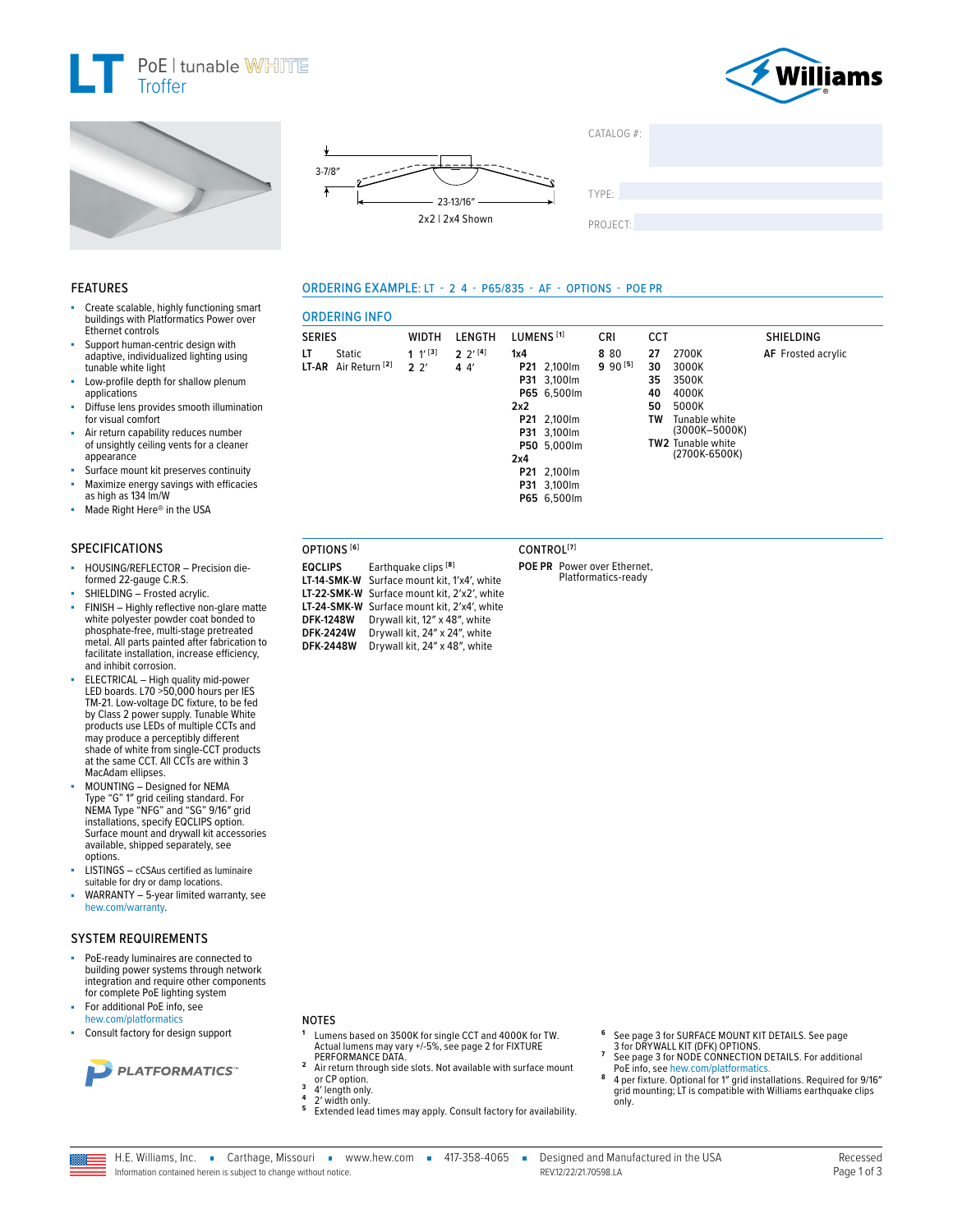

## <span id="page-1-0"></span>FIXTURE PERFORMANCE DATA

#### STANDARD

|     | <b>LED PACKAGE</b> | <b>DELIVERED LUMENS</b> | <b>WATTAGE</b> | EFFICACY (Im/W) |
|-----|--------------------|-------------------------|----------------|-----------------|
| 1x4 | P21                | 2143                    | 16             | 133.9           |
|     | P31                | 3144                    | 25             | 125.8           |
|     | P65                | 6550                    | 50             | 131.0           |
| 2x2 | P21                | 2119                    | 16             | 132.4           |
|     | P31                | 3140                    | 25             | 125.6           |
|     | P50                | 5027                    | 38             | 132.3           |
| 2x4 | P21                | 2143                    | 16             | 133.9           |
|     | P31                | 3144                    | 25             | 125.8           |
|     | P65                | 6550                    | 50             | 131.0           |

#### MULTIPLIER TABLE

|    | <b>COLOR TEMPERATURE</b> |                              |      |                 |  |  |
|----|--------------------------|------------------------------|------|-----------------|--|--|
|    | <b>CCT</b>               | <b>STANDARD</b><br><b>TW</b> |      | TW <sub>2</sub> |  |  |
|    | 2700K                    | 0.97                         |      | 0.93            |  |  |
|    | 3000K                    | 0.99                         | 0.95 | 0.95            |  |  |
| ఔ  | 3500K                    | 1.00                         | 0.98 | 0.98            |  |  |
| 80 | 4000K                    | 1.03                         | 1.00 | 1.00            |  |  |
|    | 5000K                    | 1.06                         | 0.96 | 1.02            |  |  |
|    | 6500K                    |                              |      | 1.01            |  |  |
|    | 2700K                    | 0.80                         |      | 0.93            |  |  |
|    | 3000K                    | 0.82                         | 0.91 | 0.95            |  |  |
| ఔ  | 3500K                    | 0.83                         | 0.96 | 0.98            |  |  |
| g  | 4000K                    | 0.86                         | 1.00 | 1.00            |  |  |
|    | 5000K                    | 0.89                         | 1.03 | 1.03            |  |  |
|    | 6500K                    |                              |      | 1.02            |  |  |

# ■ Photometrics tested in accordance with IESNA LM-79. Results shown are based on 25ºC ambient temperature.

■ Standard results based on 3500K standard, 80 CRI, actual lumens may vary +/-5%

■ Tunable white results based<br>
on 4000K standard, 80 CRI,<br>
actual lumens may vary +/-5%<br>
Use multiplier table to<br>
calculate additional options.

## TUNABLE WHITE

|                           | <b>LED PACKAGE</b> | <b>DELIVERED LUMENS</b> | <b>WATTAGE</b> | EFFICACY (Im/W) |
|---------------------------|--------------------|-------------------------|----------------|-----------------|
| $\overline{\mathsf{x}}$ 4 | P21                | 2207                    | 16             | 137.9           |
|                           | P31                | 3238                    | 25             | 129.5           |
|                           | P65                | 6746                    | 50             | 134.9           |
|                           | P21                | 2182                    | 16             | 136.4           |
| 2x2                       | P31                | 3233                    | 25             | 129.3           |
|                           | P50                | 5177                    | 38             | 136.2           |
|                           | P21                | 2207                    | 16             | 137.9           |
| 2x4                       | P31                | 3238                    | 25             | 129.5           |
|                           | P65                | 6746                    | 50             | 134.9           |

TW





## PHOTOMETRY

**LT-24-P65/835-AF** Total Luminaire Output: 6550 lumens; 50 Watts | Efficacy: 131 lm/W | 82 CRI; 3500K CCT



|                     | <b>VERTICAL</b> | <b>HORIZONTAL ANGLE</b> |      |            | <b>ZONAL</b>  |  |  |
|---------------------|-----------------|-------------------------|------|------------|---------------|--|--|
|                     | <b>ANGLE</b>    | 0°                      | 45°  | $90^\circ$ | <b>LUMENS</b> |  |  |
|                     | 0               | 2331                    | 2331 | 2331       |               |  |  |
| <b>DISTRIBUTION</b> | 5               | 2321                    | 2322 | 2324       | 221           |  |  |
|                     | 15              | 2197                    | 2217 | 2240       | 628           |  |  |
|                     | 25              | 1943                    | 2001 | 2060       | 919           |  |  |
|                     | 35              | 1606                    | 1712 | 1813       | 1068          |  |  |
|                     | 45              | 1328                    | 1502 | 1656       | 1136          |  |  |
| <b>CANDLEPOWER</b>  | 55              | 933                     | 1136 | 1315       | 1010          |  |  |
|                     | 65              | 604                     | 840  | 1029       | 815           |  |  |
|                     | 75              | 303                     | 541  | 685        | 552           |  |  |
|                     | 85              | 88                      | 219  | 201        | 203           |  |  |
|                     | 90              | 0                       | 0    | 0          |               |  |  |

| LUMEN SUMMARY | <b>ZONE</b> | <b>LUMENS</b> | % FIXTURE |
|---------------|-------------|---------------|-----------|
|               | $0 - 30$    | 1767          | 27        |
|               | $0 - 40$    | 2835          | 43        |
|               | $0 - 60$    | 4980          | 76        |
|               | $0 - 90$    | 6550          | 100       |
|               | $0 - 180$   | 6550          | 100       |

# CROSS SECTIONS





## FIXTURE DETAILS